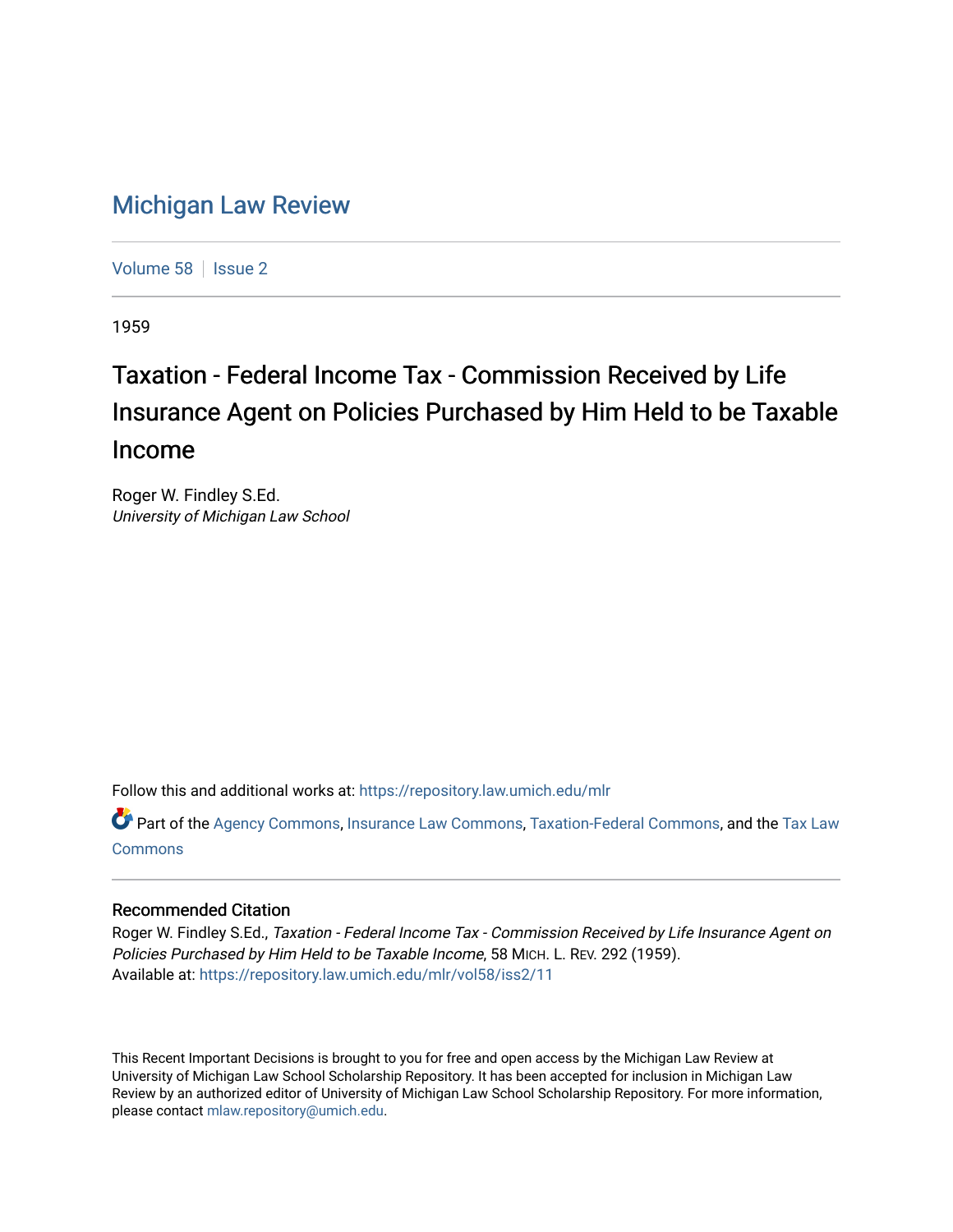TAXATION-FEDERAL INCOME TAX-COMMISSION RECEIVED BY LIFE INSUR.• ANCE AGENT ON POLICIES PURCHASED BY HIM HELD TO BE TAXABLE INCOME-Taxpayer was agent for eleven life insurance companies. From two of them he purchased policies on the lives of his business partner, three key employees, and his children. He paid the regular premiums and subsequently received standard first-year and renewal commissions. When taxpayer did not include these in his gross income, the Commissioner assessed deficiencies and was sustained by the district court, On appeal, *held,* affirmed. A commission received by a life insurance agent on a policy purchased by him is taxable income.1 *Ostheimer v. United States,* (8d Cir. 1959) 264 F. (2d) 789, cert. den. 80 S.Ct. 61 (1959).

Two theories can be advanced in support of the position that the commissions were not taxable income. One would analogize them to standard discounts available to employees. Generally, when an individual employee makes a bargain purchase of property from his employer, the difference between the fair market value and the price paid is includible in gross income.2 An exception exists, however, where the purchase involves the employer's merchandise and the price differential represents a regular discount available to employees.<sup>3</sup> In the principal case the court found that the commissions were not really discounts and therefore did not fit within the exception. In support of this holding the court stressed, first, that the obligation to pay the commissions arose from the same contractual terms which required payment of compensation for selling insurance to third persons, and second, that a statute prohibited partial rebates of premiums.<sup>4</sup> In keeping with the general philosophy expounded

1The decision is in line with previous treasury rulings: T.D. 2137, 17 T.D. 48 (1915), explained in G.C.M. 10486, 1932-1 Cum. Bul. 14; Rev. Rul. 55-273, 1955-1 Cum. Bul. 221. 2Treas. Reg. §l.61-2(d) (2); Commissioner v. Smith, 824 U.S. 177 (1945).

a Treas. Reg. §31.3401 (a)-1 (a) 10. An example is where a salaried employee in a clothing store gets his suits at a 10% reduction in price.

4 Pa. Stat. Ann. (Purdon, 1954) tit. 40, §§275, 276, and 471 are typical in requiring insurance companies and agents to sell at fixed prices without rebates of premiums or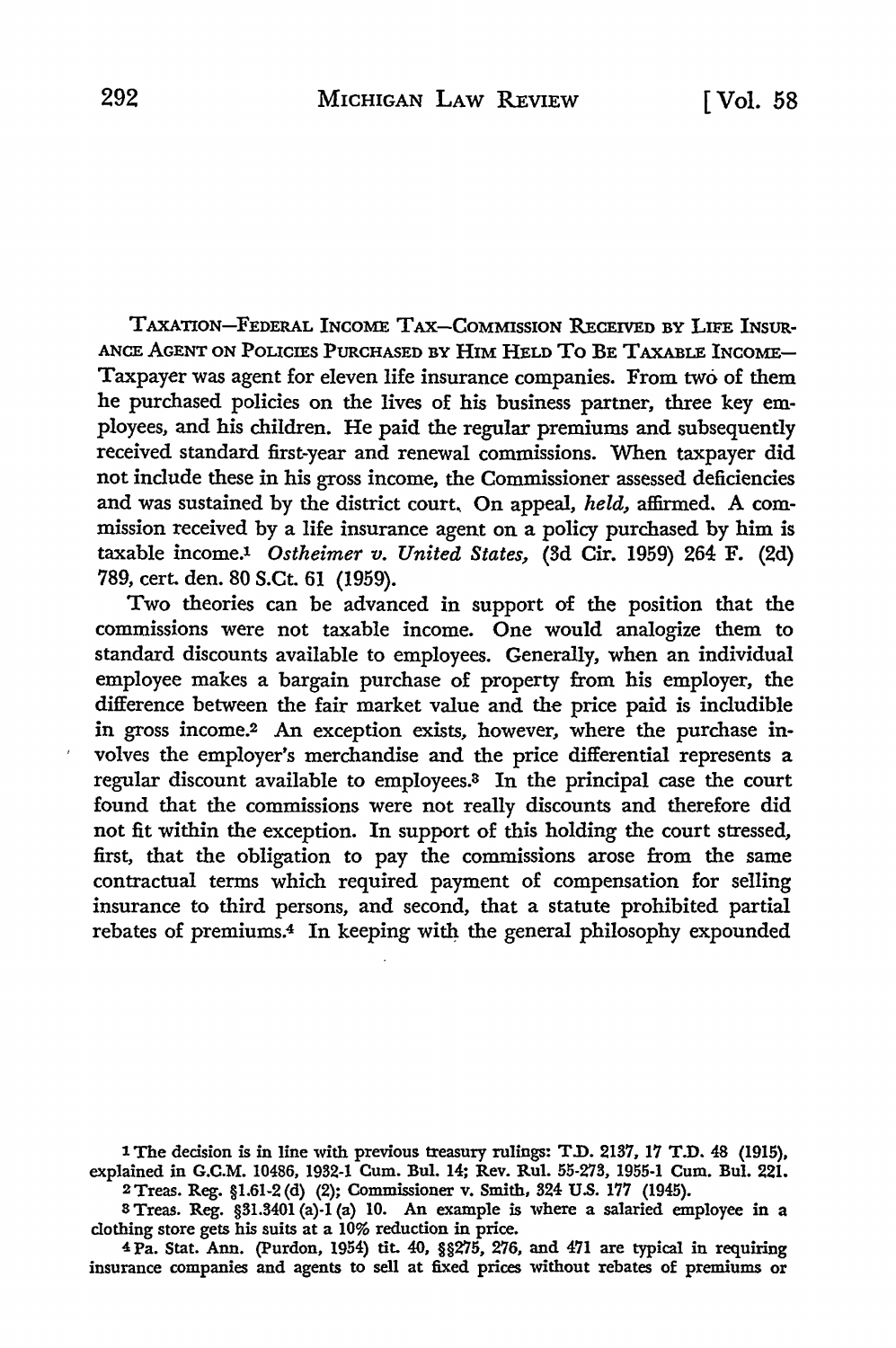in *Commissioner v. Glenshaw Glass* Co.,5 it would seem that the court correctly restricted the exception to savings clearly intended by the employer to be regular employees' discounts.

The second possible immunizing theory is that the commissions should be exempt as "imputed" income. The term "income" in the code means income arising from market-place transactions, not that produced and directly consumed by the taxpayer himself.<sup>6</sup> Thus the farmer who grows his own food<sup>7</sup> and the housewife who does her own cleaning do not thereby produce taxable income. A closer analogy is the case of the stockbroker who buys securities on the open market for his own account, thus saving the amount of the usual broker's commission. This saving is not taxable income.s The crucial issue in the principal case is whether the agent, in writing his own policies, was working directly for himself or for the insurance companies. The resolution of this issue turns upon the position from which the transaction is viewed. The court chose to evaluate it from the point of view of the insurance companies. It made no difference to them whether the agent sold to third persons or to himself; in either case the companies made the same profit and were willing to pay the usual compensation. Considered in this manner the principal case is clearly distinguishable from that of the stockbroker buying securities for his own account, since in the latter case there is no separate entity for which the taxpayer can be said to be performing a personal service.9 On the other hand, the distinction fades if the transaction is viewed from the position of the insurance agent. His job is to sell insurance to others, not to himself. When he does purchase a policy, he can either let some other agent write it or do the work himself and save the amount of the commission. The agent who writes his own policy undoubtedly has the same attitude as the broker who handles his own stock purchase: each does the work himself to save the usual commission. Nevertheless, regardless of how the agent may

commissions. The no-rebate statute not only refutes the contention that the commissions were discounts but also forecloses the possibility that the agent made bargain purchases of any kind. The insurance companies could not lawfully negotiate bargain purchases.

*6* 348 U.S. 426 at 429-430 (1955). The Court said that by defining "gross income" as broadly as it did in §22 (a) of the 1939 code, Congress intended "to tax all gains except those specifically exempted."

<sup>6</sup>See note, 1959 DuKE L. J. 476.

<sup>7</sup>Homer P. Morris, 9 B.T .A. 1273 at 1278 (1928) (dictum).

s See Benjamin v. Hoey, (2d Cir. 1944) 139 F. (2d) 945 at 946, where taxpayer, a partner in a stock brokerage firm, bought and sold securities for his own account. He paid to the firm the full amount of the usual commissions, totaling \$66,947, and received 38% of that amount back as firm profits. *Held,* the \$25,440 is not taxable income. "What one pays to one's self cannot be part of one's income."

9 Harvey M. Toy, 11 P-H B.T.A. and T.C. Mem. Dec.  $142,452$  (1942) is contra to Benjamin v. Hoey, note 8 supra, and a good example of how the concept of a "separate entity" can result in confusion. Taxpayer was a partner in a real estate brokerage firm. He purchased several properties for his own account through the partnership, paying the usual commissions. *Held,* taxpayer is taxable on his distributive share of such commissions.